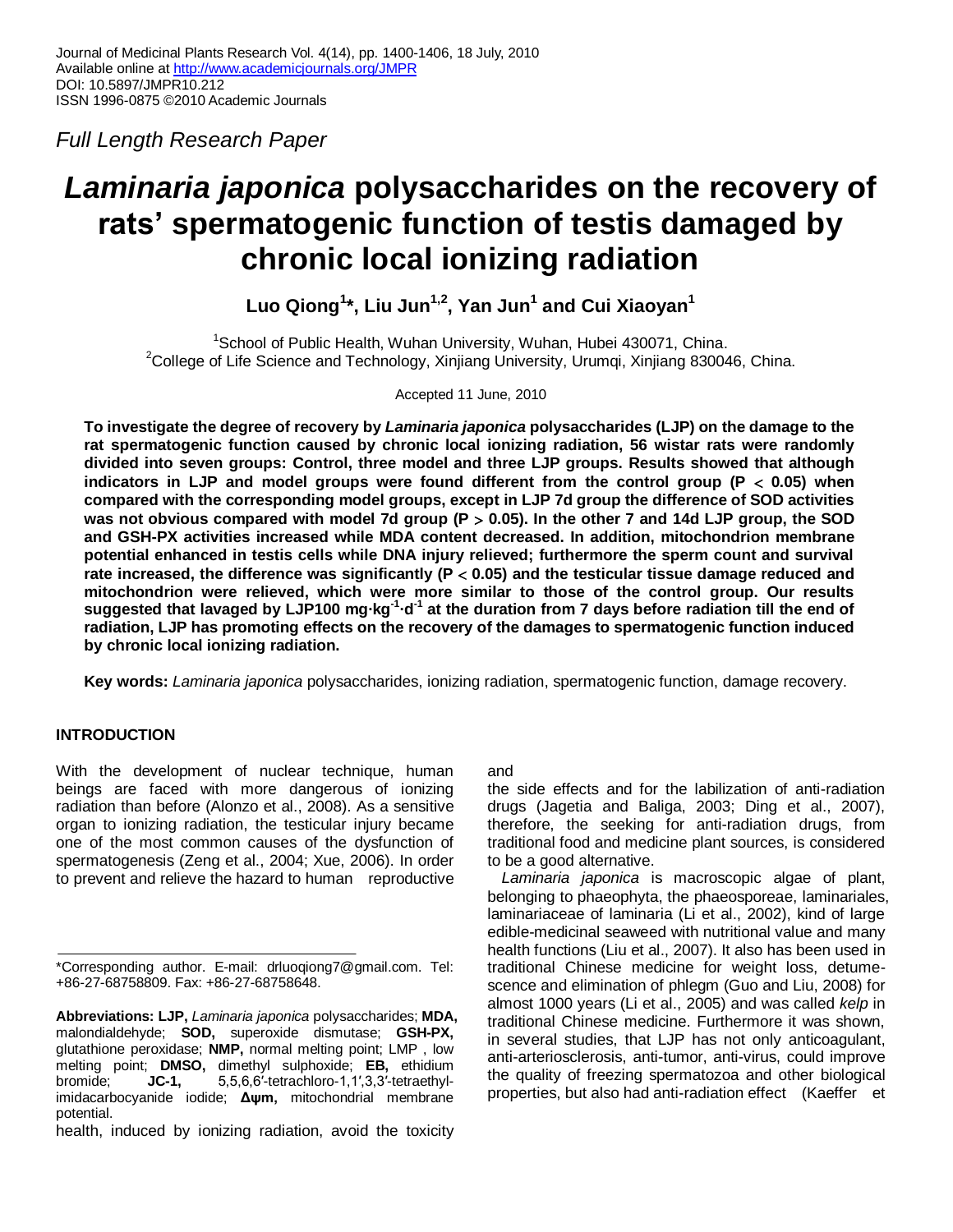al., 1999; Tomohiro et al., 2006; Niu et al., 2008; Hu et al., 2009, 2010). The study in our group indicated that LJP has the effects of anti-fatigue and anti-anoxia, and it also could improve the activity of antioxidase. It also has apparent protection to the injury of rat's testis induced by acute ionizing radiation (Yan et al., 2002, 2003; Ren et al., 2007).

At present, the study of the plants that had protection to spermatogenic dysfunction was concentrated on traditional unity or mixed medical plants such as epimedium, tuber fleece flower root, fructus lycii, desert living cistanche (Li, 2006), but there was no report for the role of LJP in the recovery of spermatogenic dysfunction, induced by chronic ionizing radiation. Current study was to observe the recovery effect of LJP on the rat's spermatogenic function which was damaged by a chronic local ionizing radiation, to explore the potential mechanisms through which LJP could improve the recovery of rat's spermatogenic dysfunction induced by radiation, and to provide the scientific foundation for further study on the antiradiation mechanisms of LJP.

## **MATERIALS AND METHODS**

## **Plant materials**

*L. japonica* is obtained from dried samples generated in Lianjiang country of Fujian Province, China, and purchased from dried goods market of Wuhan city, and the material was identified by Zhang S.H., Professor of Huazhong Agricultural University. A voucher specimen has been deposited in the library of Public Health School of Wuhan University.

## **Drugs and reagents**

Malondialdehyde (MDA), superoxide dismutase (SOD) and glutathione peroxidase (GSH-PX) kits were obtained from Jiancheng Bioengineering Institute (Nanjing, China). JC-1 Mitochondrion membrane potential kit was obtained from Bi Yuntian Biology Technological Institute (Shanghai, China). Normal Melting Point Agarose (NMP) and Low Melting Point Agarose (LMP) were obtained from Amresco Company (USA). Tris was obtained from Merck Company (New York, USA). Sarcosine sodium, DMSO, TritonX-100, ethidium bromide were obtained from Sigma Company (USA). Others were analytical pure, obtained from Chemical Reagent of China Medicine Group (Shanghai, China).

#### **Extraction of LJP**

The method of Li et al. (2000) was used in the extraction of *L. japonica* polysaccharides. The procedures are described as follows: *first*, dried *L. japonica* were washed to remove the impurities and crushed to become powder and then dissolved by  $0.1 \text{ mol}$ . L<sup>-1</sup> HCl solutions to extract fucoidan and laminarin while leaving the alginate in high concentration residues. Solution of  $Na_2CO_3$  (1%) was used to react with alginate which presented in the solution to generate sodium alginate. *Second*, the alginate and laminarin were separated by ethanol in the concentrations of 60 and 85% respectively, because their solution power were different in ethanol. Then what was eluted by DEAE cellulose column respectively, in addition vacuum concentrator and freeze drying was used to extract crude

products. The extracted products were: crude sodium alginate, fucoidan and laminarin respectively. The purity was qualificated by a specific rotary power (Li and Dou, 2007) and gel chromatography (Yang et al., 1997) then we mixed them uniformly and determined that the ingredient was single. These products were mixed and stored at 4°C in refrigerator for further use.

#### **Experimental animals**

Fifty six 4-week-old male Wistar rats were obtained from the CDC Animal Center in Hubei Province (Wuhan, China). These rats were housed in fourteen groups in rectangular cages (40  $\times$  25  $\times$  20 cm) with wire mesh lids under standardized animal room conditions (12 h light/dark photoperiod at 23°C and 60% humidity). Food in pellets and tap water were available *ad libitum*. Animal experiments were performed according to the guidelines for the care and use of laboratory animals established by Wuhan University (Wuhan, China). These guidelines are in accordance with the Declaration of Helsinki of the World Medical Association (Wang et al., 2002).

#### **Experimental grouping and treatment**

In order to explore the spontaneous recovery of rat's spermatogenic function caused by chronic local ionizing radiation and the effect and potential mechanisms of recovery, which was exhibited by the use of *L. japonica* polysaccharides (LJP), of the damaged rat's spermatogenic function caused by chronic local ionizing radiation, so after seven days of adaptive feeding, the male rats were randomly divided into seven groups: radial model 1d, 7d,14d groups and interfered with LJP radial model 1d,7d,14d groups which the rats were killed at (1, 7 and 14) days after the cessation of irradiation, and the normal control group that the rats were killed at the 14<sup>th</sup> day after the cessation of irradiation in the same manner though without irradiation, and there were eight rats in each group. Then, the groups were named as control group, model 1d group, model 7d group, model 14d group, LJP 1d group, LJP 7d group and LJP14d group, respectively. Because the rats in this study need to be lavaged from 5-week-old, and the weight was lighter at this time, so we adopted 100 mg $\cdot$ kg $^{-1}$  d<sup>-1</sup> as intervention dose according to the formerly results of our group (Luo et al., 2004). The rats in LJP 1d, 7d and 14d groups were lavaged with LJP dissolved by physiological saline; the other groups were lavaged with equivalence physiological saline. The model 1d, 7d, 14d groups and LJP 1d, 7d,  $14d$  groups were administrated with  $^{60}$ Coγ partial irradiation on the lower abdomen while the places above the anterior superior iliac crest were covered with 3 mm thick grid except the control group. The radiation source-target distance was 80cm. The total dose was 2.3 Gy.rat<sup>-1</sup> and the absorbed dose rate was 0.925 Gy.min<sup>-1</sup> (GWXJ80 <sup>60</sup>Co teletherapy machine, Nuclear Power Equipment Manufactory, China).

## **The study of spermatogenic cell and its mitochondrial structure and injury of spermatozoa on rat**

Testicular tissue of 3 mm<sup>3</sup> (1 mm  $\times$  1 mm  $\times$  3 mm) size was obtained rapidly and fixed with 2.5% glutaraldehyde phosphate solution then we prepared electron microscopic sections. The structure of mitochondrion in testicular cell was observed by means of transmission electron microscope (H-600, Hitachi Company, Japan). A 10% neutral formaldehyde solution was used to fix the testes which were then embedded in paraffin and sectioned into 4 μm sections.

We then performed HE staining and light microscopy on testicular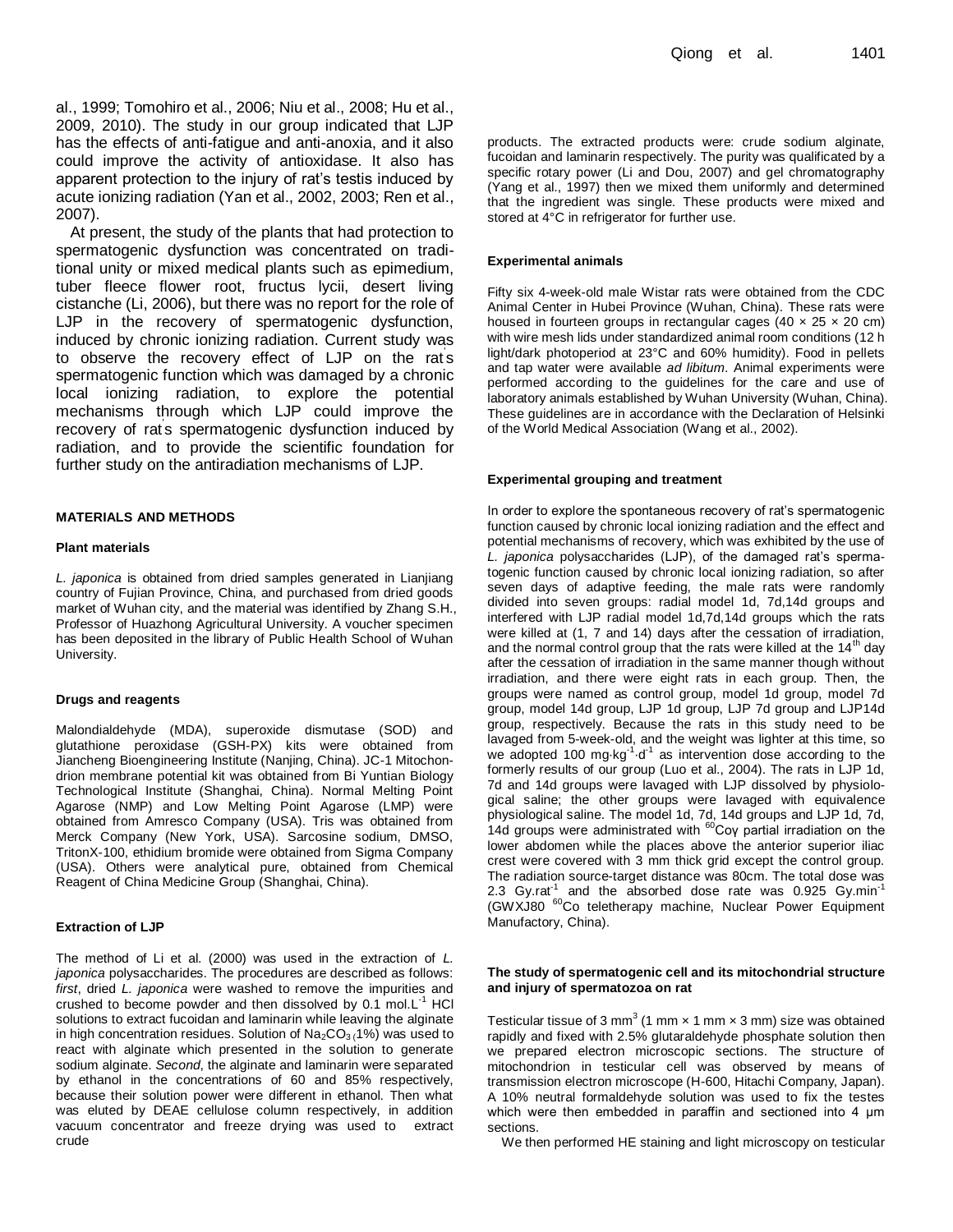microscope camera to take a photograph (Olympus Company, Japan).

The shredded epididymis was transported into 6 ml normal tube with saline, then put in water bath at 37°C for 10 - 15 min. It is dripped into blood count panels and count sperm amount (N) in 5 boxes under microscope (200X). The amount of the sperm was diluted to N  $\times$  5  $\times$  10<sup>4</sup> times per milliliter. Sperm survival rate was determined by using one-step eosin-nigrosin staining technique (Bjorndahl et al., 2003). Sperm that were white or unstained were classified as live, while those that showed pink or red coloration in the head region were considered dead. At least 200 spermatozoa were assessed for each preparation. Sperm survival rate = unstained sperm count / (stained + unstained sperm count) x 100% (BX51 microscope, Olympus, Japan).

#### **The study of oxidative damage of testicular tissue on rat**

Testis was separated, taking 1/2 testicular tissue of one side, rinsed with 0.9% sodium chloride solution thoroughly. After measuring, it was made into 10% tissue homogenate with 4°C 0.9% sodium chloride solution, and then centrifuged at 1000 g for 10 min under 4°C (5702 centrifuge. Eppendorf Company, Germany) and the supernatant were packaged. Oxidative indicators, such as MDA, SOD and GSH-PX were determined according to the manual strictly by using the spectrophotometer (722 Spectrophotometer, Shanghai Precision Scientific Instrument Ltd, China).

## **The study of mitochondrial membrane potential of testicular cell and the injury of DNA on rat**

The other 1/2 testis was put into -70°C ultra cold freezer (Haier Company, China) for further use; frozen sections were made according to the manual of JC-1 kit. Eight slides in each group were selected to take photograph by using laser scanning confocal microscope (LSCM) (TCS SP2-AOBS-MP, LEICA Company, Germany). We dealt with each slides by Image-Pro plus 6.0 software according to Muramatsu's method (Muramatsu et al., 2007), collected the data, and indicated the level of mitochondrial membrane potential (Δψm) measured at 590 nm for J-aggregates (red fluorescence) and at 530 nm for J-monomer (green fluorescence). The ratio of 530/590 nm was considered as the relative Δψm value.

Single cell suspension was prepared in the remaining 1/2 testis after the capsule and blood vessel were removed, adjusted cell concentration for 10<sup>6</sup> - 10<sup>7</sup>.ml<sup>-1</sup>; stored at 4°C in refrigerator for further use. The experiment determined cell survival rate by observing trypan blue stain effect (Zhang et al., 2001). We carried out it with basic alkaline single cell gel electrophoresis empirical method modified by Singh et al (1988), and observed the results by fluorescence microscope, took a photograph synchronism by BX51 fluorescence microscope attached to a solid-state camera (Olympus, Japan). Eight slides were prepared for each treatment. One hundred cells per slide were randomly counted for incidence of comet-like cells and 20 cells measured for tail length. Tailing rate (%) (The percentage of the cells with tail) and tail length (μm) (=maximum total length between comet head and tail−head diameter) were used to assess the DNA damage levels.

## **Statistical analysis**

All results were expressed as mean  $\pm$  standard deviation for each group. All calculations and statistical analyses were done with SPSS software for Windows version 17.0 (SPSS Inc., Chicago, IL). We could see that all data was normally distribution by explore analysis.

control group to model and LJP groups was evaluated by one-way analysis of variance (ANOVA), and between LJP groups and corresponding model groups was evaluated by independent-sample t-test. Significance was set as P < 0.05.

## **RESULTS**

# **LJP on recovery of rats' spermatogenic cells and sperm damaged by radiations**

In the control group, we could see spermatogonia, spermatocytes, spermatids arranged compactly and regularly in turn from basal lamina to cavosurface in seminiferous tubules of testis, and there were piles of mature sperm in lumens. Compared with control group, the model groups, stratifications and numbers of spermatogenic cells in rats' seminiferous tubules of testis decreased gradually. The spermatogenic cells were arranged crumbly, and mature sperms in lumens decrease, but there were more cells cast-off; the basilar membrane of seminiferous tubules in model groups crimp intensify, and the cell layer of spermatogenic cells is indiscriminate in model 14 d group, and cavity was formed; the change of LJP groups is similar to the corresponding model groups, but the arrange of the cell layer of spermatogenic cells, cells cast-off in lumens and the number of mature sperm were better than that in the corresponding model groups. The results are shown in Figures 1A-C.

As is shown in Figures 2A-C, from the electron microscope, we could see that there was more mitochondrion in cytoplasm of the control group, and the size of it was almost the same. The structure of spinal meninges was sharp. In eukaryotic cells, oxidation phosphorylation was proceeding mainly on spinal meninges of mitochondrion, and it was the central link of energy metabolism, When radiation injuries was occurred, the mitochondrial matrix would expanse, the spinal meninges would decrease, and the oxidation phosphorylation in mitochondrion would be inhibited, so the normal energy metabolism in cells was affected (Xia et al., 1998).

But in model groups, electron-dense lipid granule could be seen in cytoplasm, mitochondrion in cytoplasm which has differed in size has swelling. Spinal meninges have decreased, cavities have formed and parts of mitochondrion have degenerated; and the mitochondrion has damaged seriously. In LJP groups, there were lipid granules in cytoplasm, the size of mitochondrion almost the same, the structure of spinal meninges was sharp than that of model groups, some of the mitochondrion has swelling, but the injury was slighter than that of the corresponding model groups.

From Table 1 we could see that, compared to the control group, the sperm count has decreased obviously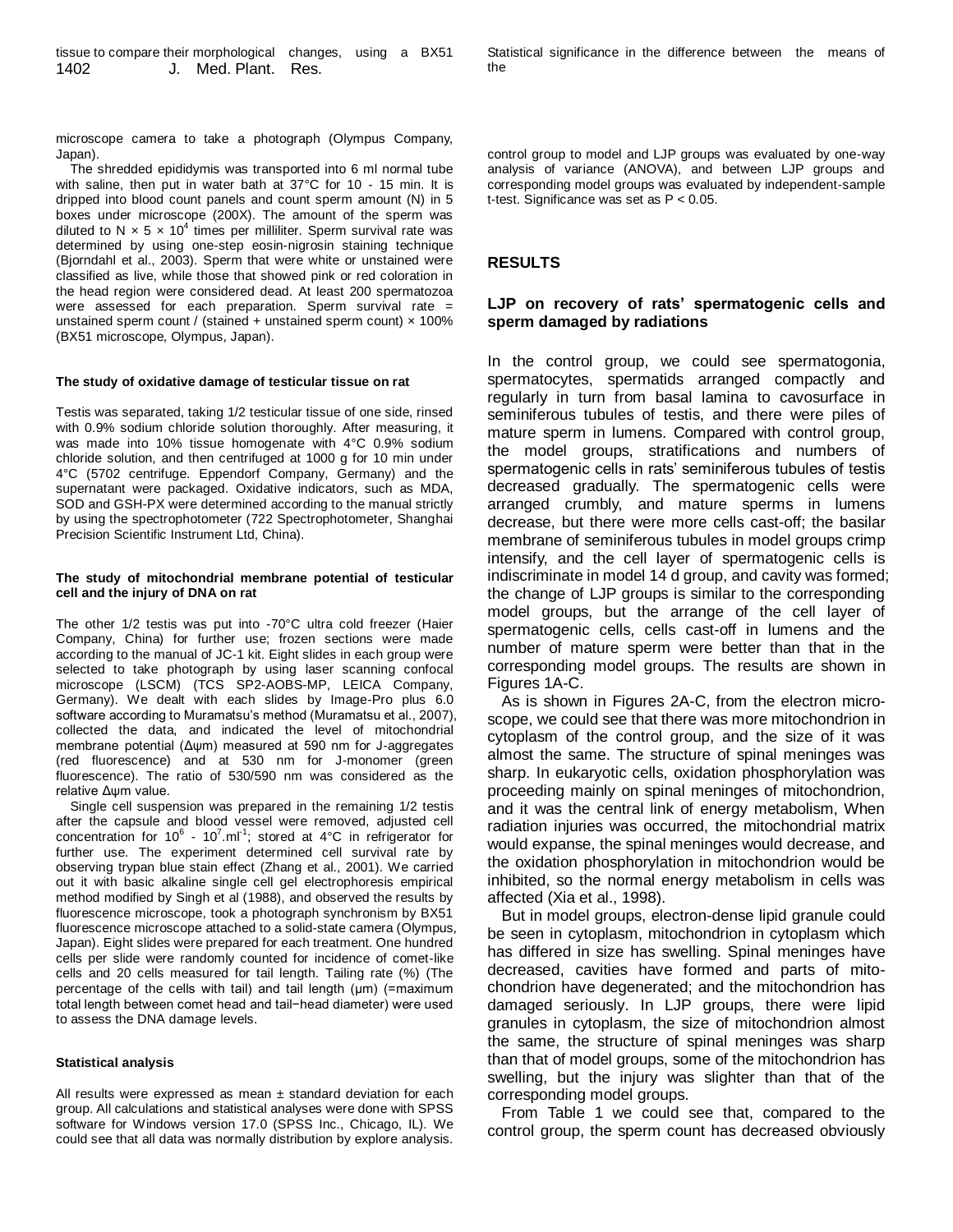in model groups and LJP groups, the difference was significant (P< 0.05); compared with corresponding model group, and the sperm count of the LJP groups was higher than

Qiong et al. 1403



**Figure 1.** LJP on recovery of rats' testicular seminiferous tubules damaged by radiations. (A) The control group, (H&E staining, ×200). (B) Model 14 d group, (H&E staining, ×200). (C) LJP 14 d group, (H&E staining, x200).



**Figure 2.** LJP on recovery of rats' testis cells mitochondrion damaged by radiations. (A) The control group, (TEM×4000). (B) Model 14 d group, (TEM×4000). (C) LJP 14 d group (TEM×4000).

**Table 1.** Effect of LJP on sperm count and survival rate in irradiated rat.

| Group     | Sperm count (x10 <sup>6</sup> /ml) | Sperm survival rate (%)         |
|-----------|------------------------------------|---------------------------------|
| Control   | $21.60 \pm 1.22$                   | $74.50 \pm 1.25$                |
| Model 1d  | $15.15 \pm 0.70^*$                 | $57.19 \pm 3.48^*$              |
| Model 7d  | $14.25 \pm 0.36^*$                 | $55.25 \pm 3.15^*$              |
| Model 14d | $13.73 \pm 0.50^*$                 | $55.19 \pm 3.12^*$              |
| $LJP$ 1d  | $20.48 \pm 0.50$ *†                | $61.97 \pm 2.65$ <sup>*</sup> t |
| LJP 7d    | $19.28 \pm 0.50$ *t                | $64.75 \pm 4.12$ *†             |
| $LJP$ 14d | $18.75 \pm 0.48$ <sup>*</sup> T    | $69.75 \pm 2.70$ *†             |

Note:  $n = 8$  (in each group)); (mean  $\pm$  S.D);  $*$ : P<0.05 compared with control group;  $\dagger$ : P < 0.05 compared with corresponding model group.

the corresponding model groups ( $P < 0.05$ ). The tendency of survival rate of sperm and its count were identical in model groups, but in LJP groups, it was opposite. The differences between the model groups, LJP groups and the control group were all statistically significant ( $P \lt$ 0.05).

# **LJP on recovery of rats' testicular tissue oxidation damaged by radiations**

As shown in Table 2, the content of MDA in model groups and LJP groups was obviously higher than the control group (P < 0.05); and it obviously has decreased more in LJP groups than in corresponding model groups ( $P <$ 0.05). Compared with control group, the activity of SOD in model groups have decreased obviously ( $P < 0.05$ ), but in LJP 1d group, the activities of SOD have increased (P<0.05), and in LJP 7d, 14d groups, the activities of SOD have decreased obviously ( $P < 0.05$ ); The activities of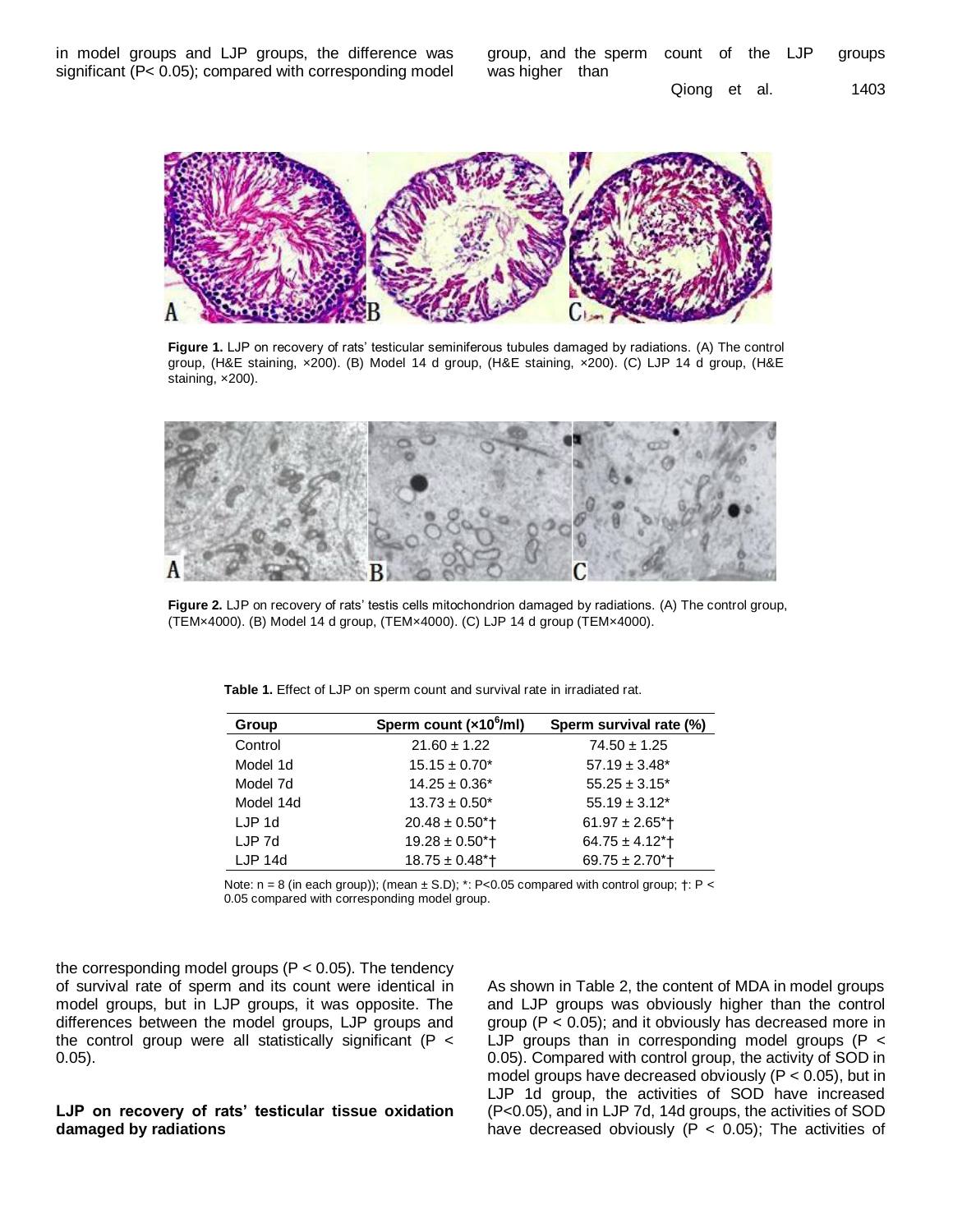SOD were increased activity in LJP 1d, 14d groups compared to corresponding model groups (P < 0.05). The activity of GSH-PX in the model groups and LJP groups 1404 J. Med. Plant. Res.

have significantly decreased compared with control group  $(P <$ 

0.05); but were obviously higher in LJP groups compared

**Table 2.** Effect of LJP on MDA, SOD and GSH-PX in irradiated rats' testicular tissue.

| Group     | <b>MDA</b> (nmol/mgprot)       | SOD (U/mgprot)                   | GSH-PX (U/mgprot)             |
|-----------|--------------------------------|----------------------------------|-------------------------------|
| Control   | $1.30 \pm 0.27$                | $155.11 \pm 4.49$                | $31.76 \pm 1.76$              |
| Model 1d  | $2.42 \pm 0.42^*$              | $126.18 \pm 6.15^*$              | $17.08 \pm 1.22$ *            |
| Model 7d  | $2.16 \pm 0.34^*$              | $123.98 \pm 11.38^*$             | $17.68 \pm 1.71$ <sup>*</sup> |
| Model 14d | $2.24 \pm 0.16^*$              | $124.46 \pm 5.32^*$              | $16.99 \pm 1.96^*$            |
| LJP 1d    | $1.85 \pm 0.08$ <sup>*</sup>   | $173.01 \pm 9.45$ <sup>*</sup> t | $26.78 \pm 1.12$ <sup>*</sup> |
| LJP 7d    | $1.70 \pm 0.09$ <sup>*</sup> t | $133.54 \pm 8.89^*$              | $22.90 \pm 0.52$ <sup>*</sup> |
| $LJP$ 14d | $1.64 \pm 0.35$ <sup>*</sup> T | 139.97 ± 12.54*†                 | $29.33 \pm 1.52$ *†           |

Note:  $n = 8$  (in each group)); (mean  $\pm$  S.D);  $\dot{ }$ : P < 0.05 compared with control group;  $\dot{ }$  +: P < 0.05 compared with corresponding model group.





**Figure 3.** LJP on recovery of rats' testis cells mitochondrial membrane potential (Δψm) damaged by radiations. (A) The control group, (JC-1 staining ×100). (B) Model 14 d group, (JC-1 staining ×100). (C) LJP 14 d group, (JC-1 staining ×100). (D) Comparison of Δψm in each groups; n = 8 (in each group), (mean ± S.D); \*: P < 0.05 compared with control group; †: P < 0.05 compared with corresponding model group.

to the corresponding model groups  $(P < 0.05)$ .

**LJP on recovery of rats' testis cells mitochondrial transmembrane potential and DNA damaged by radiations**

Detected by JC-1 staining, as it was shown in Figure 3

(A-D), compared with control group, mitochondrial membrane potential (Δψm) of testis cell has decreased a significant difference among them  $(P < 0.05)$ . In LJP

obviously in model groups and LJP groups, and there was groups, however, Δψm was higher than the corresponding model groups, and was obviously higher in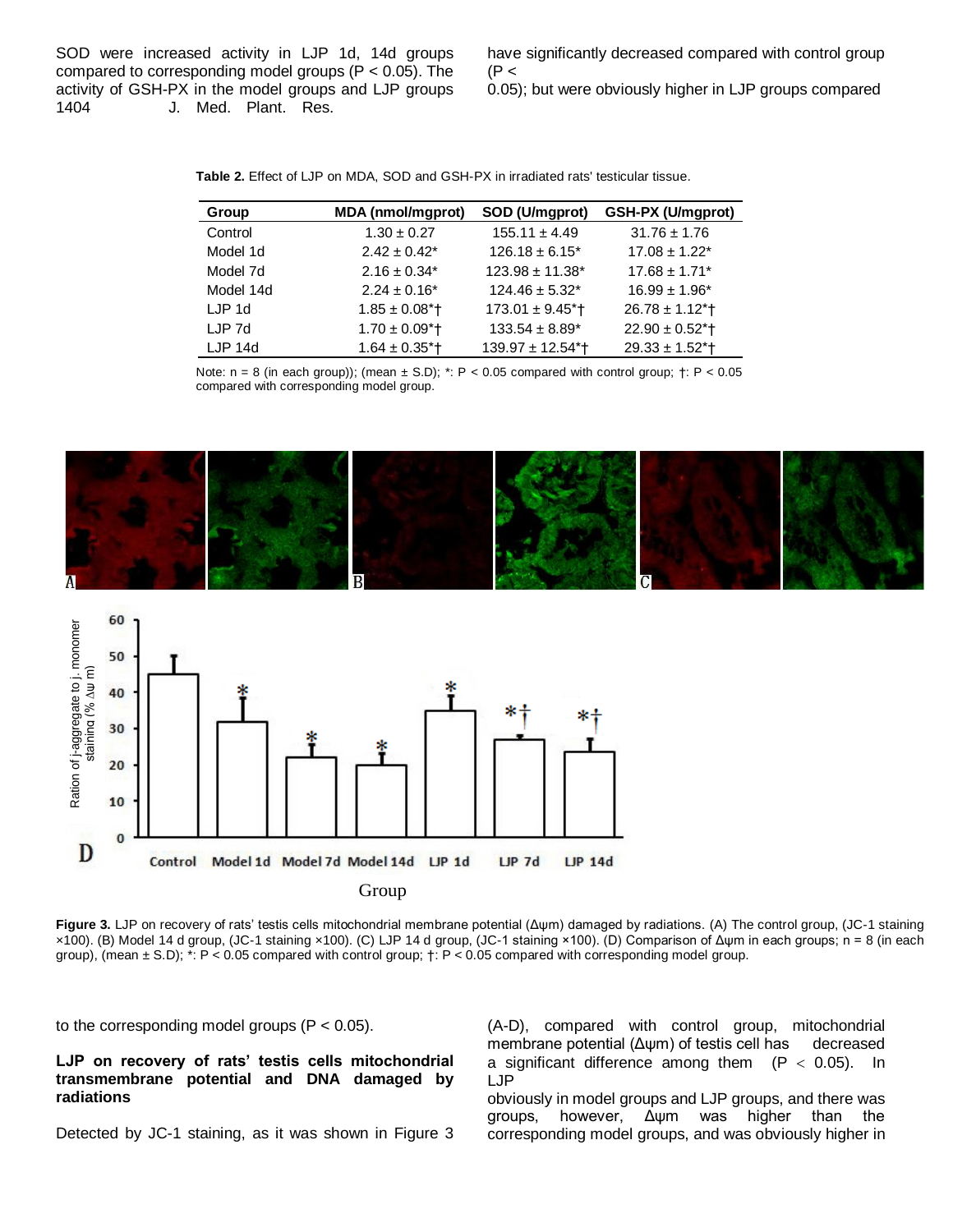LJP 7, 14d groups than that in model 7, 14d groups (P<0.05). We used fluorescence microscope to observe single cell gel electrophoresis, the results were shown in Figure 4(A-E), in control group, we could see tadpole shape sperm head, and other testis cells were all with round fluorescent head, which indicating no DNA breakage. In model groups and LJP groups, we could see the breakage of DNA in some

Qiong et al. 1405



Figure 4. LJP on recovery of rats' testis cells DNA damaged by radiations. (A) The control group, (EB staining x400). (B) Model 14 d group, (EB staining ×400). (C) LJP 14 d group, (EB staining ×400). (D) Comparison of comet tail length in each group; (E) Comparison of comet tailing rate in each groups; n = 8 (in each group), (mean  $\pm$  S.D); \*: P < 0.05 compared with control group;  $\pm$ : P < 0.05 compared with corresponding model group.

of testis cells, the fragment moved to anode, the middle part of the head showed dense but the periphery light, and there was spindle-shaped or radiated Comet tailing phenomenon, symptomatizing DNA damage. With the cessation of radiation time prolonging, the number and length of the tailing testis cells were all increasing obviously in model groups and LJP groups compared to control group (P<0.05), but were decreasing in LJP groups compared to model groups (P<0.05).

# **DISCUSSION**

As is known to all, *L. japonica* is a plants resource for both food and medicine. LJP is an important functionality component, extracted from *L. japonica*; although Skoryna, Harrison, Fan, Li et al studied the anti-radiation function of it (Fan and Chen, 1988; Zhang and Zhang, 1999; Li et al.,

1999, 2002), but there were scarce reports on LJP on recovery of damage by chronic local of ionizing radiation. Our study is showing that in 14 spontaneous recovery days of rat, after the cessation of radiation, the anti-oxidant system of testis has been destroyed and the recovery was slow in the model groups, however, with the recovery time prolonging, in LJP groups, slowed down the lipid peroxidation of testis tissue produced by chronic radiation effectively, enhance the activity of antioxidase, improve the recovery of anti-oxidant defense system, and it was accordance with previous reports that LJP had the effect of anti-lipid peroxidative (Yan et al., 2003; Zhu et al. 2008), and it was also concerned with protecting the spermatozoa quality by reducing the oxidative damage of spermatogenic organ (Chitra et al., 2003).

Our study is also showing that, at the recovery stage of radiation injury in each model group, the mitochondrial membrane permeability of testicular cell on rat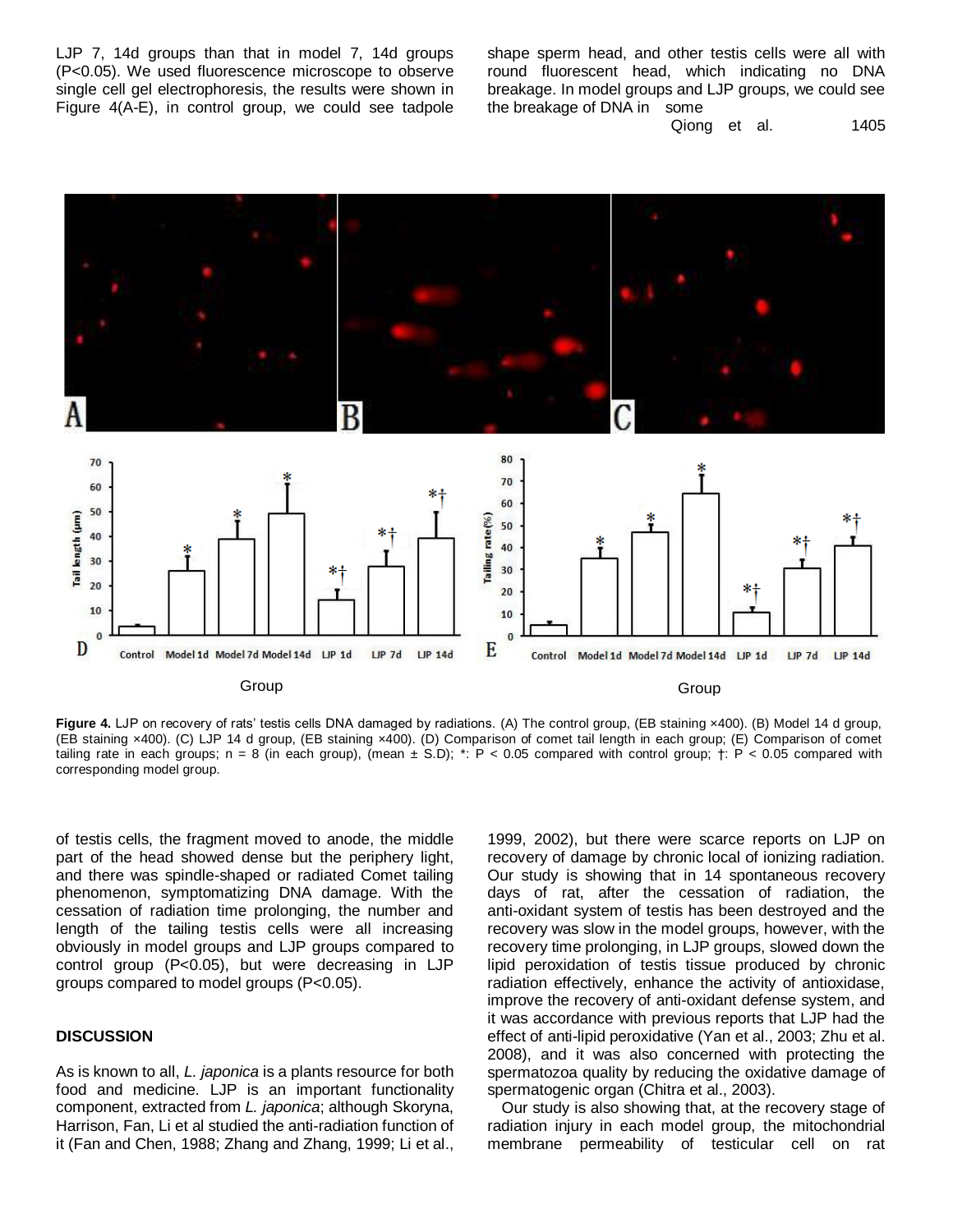continuously increased, which led to the inflation of mitochondrial matrix, aggravation of the mitochondrial structural injury, and the recovery was unobvious, in addition; the injury of DNA aggravated gradually. This result was match with the conclusion that the injury of mitochondrion would lead to the energy disturbance in the cell and then induced the biosynthesis block of DNA (Xia et al., 1998). And it caused the apoptosis and necrosis of 1406 J. Med. Plant. Res.

testis cells, the injury of seminiferous tubules became more serious and finally the number and survival rate of spermatozoa decreased. Although the decrease in the mitochondrial membrane potential, aggravation of the injury of DNA, seminiferous tubules and mitochondrion with time prolonging in LJP groups; but still less than those in the corresponding model groups (Figures 1 - 4). which showed that LJP could amend the mitochondrial membrane potential, release the injury of mitochondrion, what followed next, it promoted the recovery of DNA in testis spermatogenic cells of the rat, slowed down the damage of spermatogenic cells in convoluted tubule, maintained the spermatogenic function of testis, and raise the number and survival rate of sperm (Table 1).

# **Conclusions**

From above we can draw a conclusion that in the recovery stage, at the cessation of radiation for 14 days, the damage of rat testicular tissue continued, the spontaneous recovery of spermatogenic function unobvious, lavaged with LJP100mg kg<sup>-1</sup> d<sup>-1</sup> to rat from 7 days before irradiation to the end of irradiation could release the injury of testicular tissue on rat s and promote the recovery of spermatogenic function in rat' s testis. The mechanism concerned not only with that LJP could enhance the ability of antioxidase, release the DNA damage of spermatogenic cells and the oxidative injury in testis tissue, improve the recovery of anti-oxidant defense system, but also that LJP could promote the upswing of mitochondrial membrane potential, release the injury of mitochondrion, ensure the normal energy metabolism of testis cells, and promote the recovery of DNA injury in spermatogenic cells.

## **ACKNOWLEDGEMENTS**

This work was supported by the Food Nutrition and Education Fund of DANONE Institute (DIC2007-06, China). We are grateful to Dr. You Lu and Chen Chuang (Wuhan University) for their revision and comments on the manuscript.

## **REFERENCES**

Alonzo F, Hertel-Aas T, Gilek M, Gilbin R, Oughton DH, Garnier-Laplace J (2008). Modelling the propagation of effects of chronic exposure to

ionising radiation from individuals to populations. J. Environ. Radioact., 99: 1464-1473.

- Bjorndahl L, Söderlund I, Kvist U (2003). Evaluation of the one-step Eosin–Nigrosin staining technique for human sperm vitality assessment. Hum. Reprod., 4: 813-816.
- Chitra KC, Rao KR, Mathur PP (2003). Effect of experimental varicocele on structure and function of epididymis in adolescent rats: a histological and biochemical study. Asian J. Androl., 5: 203-208.
- Ding GR, Guo GZ (2007). Advances in research of radioprotectant. J. Radiat. Res. Radiat. Process, 25: 321-324.
- Fan MF, Chen QH (1988). Isolation, analysis and biological activities of sodium alginate. J. China Pharm. Univ., 19: 279-281.
- Guo R, Liu YH (2008). The health effects of laminaria japonica polysaccharides and prospect of its application in occupational protection. Int. Med. Health Guid. News, 14: 118-121.
- Hu JH, Li QW, Li G, Jiang ZL, Bu SH, Yang H, Wang LQ (2009). The cryoprotective effect of trehalose supplementation on boar spermatozoa quality. Anim. Reprod. Sci., 112:107-118.
- Hu JH, Zhang SS, Li QW, Jiang ZL, Zhang DF (2010). Effects of Laminaria Japonica Polysaccharide (LJP) on Boar Spermatozoa Quality Following Freezing-thawing. Anim Reprod Sci. Accepted Manuscript
- Jagetia GC, Baliga MS (2003). Treatment of mice with a herbal preparation (mentat) protects against radiation-induced mortality. Phytother. Res., 17: 876-881.
- Kaeffer B, Benard C, Lahaye M, Blottiere H M, Cherbut C (1999). Biological properties of ulvan, a new source of green seaweed sulfated polysaccharides, on cultured normal and cancerous colonic epithelial tells. Planta Med., 65: 527- 531.
- Li B, Dou M (2007). Studies on detection of trehalose of yeast extract. Chem. Ind. Times, 21: 47-49.
- Li DY, Wang HB (1999). Studies on radioprotection by fucoidan and alginate from Laminaria japonica aresch. J Wuhan Food Ind. Coll., 2: 18-21.
- Li D Y, Xu X B, Xiong L, Yin Y M, Yang J, Zhang S H (2002). Radioprotective effects of fucoidin extracted from brown seaweeds. Food Sci., 23: 282.
- Li L, Luo Q, Zhang SH (2000). Studies on the classified extract, Identification and physical and Chemical Properties of Laminaria Japonica Polysaccharides. Food Sci., 21: 28-32.
- Li N, Zhang Q B, Song J M (2005). Toxicological evaluation of fucoidan extracted from Laminaria japonica in Wistar rats. Food Chem Toxicol., 43: 421-426.
- Li XL (2006). Research Development of Antitumor Drug's Damage to Seminiferous Function and Correspond Proteets. Contin. Med. Educ., 20: 50-53.
- Liu SL, Wang CY, Wang H (2007). Utilization and Development of Laminaria japonica in China. Food Drug, 9: 34-36.
- Luo Q, Wu XM, Yang ML, Huang X L, Yan J (2004). Relation of antiradiation effect of Laminaria japonica polysaccharides and lymphocyte apoptosis. Acta Nutr Sinica., 26: 471-473.
- Muramatsu Y, Maemoto T, Iwashita A, Matsuoka N (2007). Novel neuro-protective compound SCH-20148 rescues thymocytes and SH-SY5Y cells from thapsigargin-induced mitochondrial membrane potential reduction and cell death. Eur J Pharmacol., 563: 40-48.
- Niu W, Zhao YF, Xu CS (2008). Adavances in research of biological active on polysaccharides of Laminaria. Sci. Tech. Information, 22: 343.
- Ren SC, Luo Q, Yang ML, Yang JJ, Yan J, Li ZN, Wang LH, Cui XY (2007).Effect of Laminaria japonica polysaccharides (LJP) on radiation damage of testis tissue in male rats. Chin. J. Radiat. Media Protect, 27: 540-543.
- Singh NP, McCoy MT, Tice RR, Schneider EL (1988). A simple technique for quantitation of low levels of DNA damage in individual cells. Exp., Cell Res., 175: 184-191.
- Tomohiro O, Jynji Y, Takashi Y, Noriyuki Y, Makoto N (2006). Two fucoidans in the holdfast of cultivated Laminaria japonica. J. Natl. Med., 60: 236-239.
- Wang YR, Zhao H, Sheng XS, Gambino PE, Costello B, Bojanowski K (2002). Protective effect of fructus lycii polysaccharides against time and hyperthermia-induced damage in cultured seminiferous epithelium. J. Ethnopharmacol., 82: 169-175.